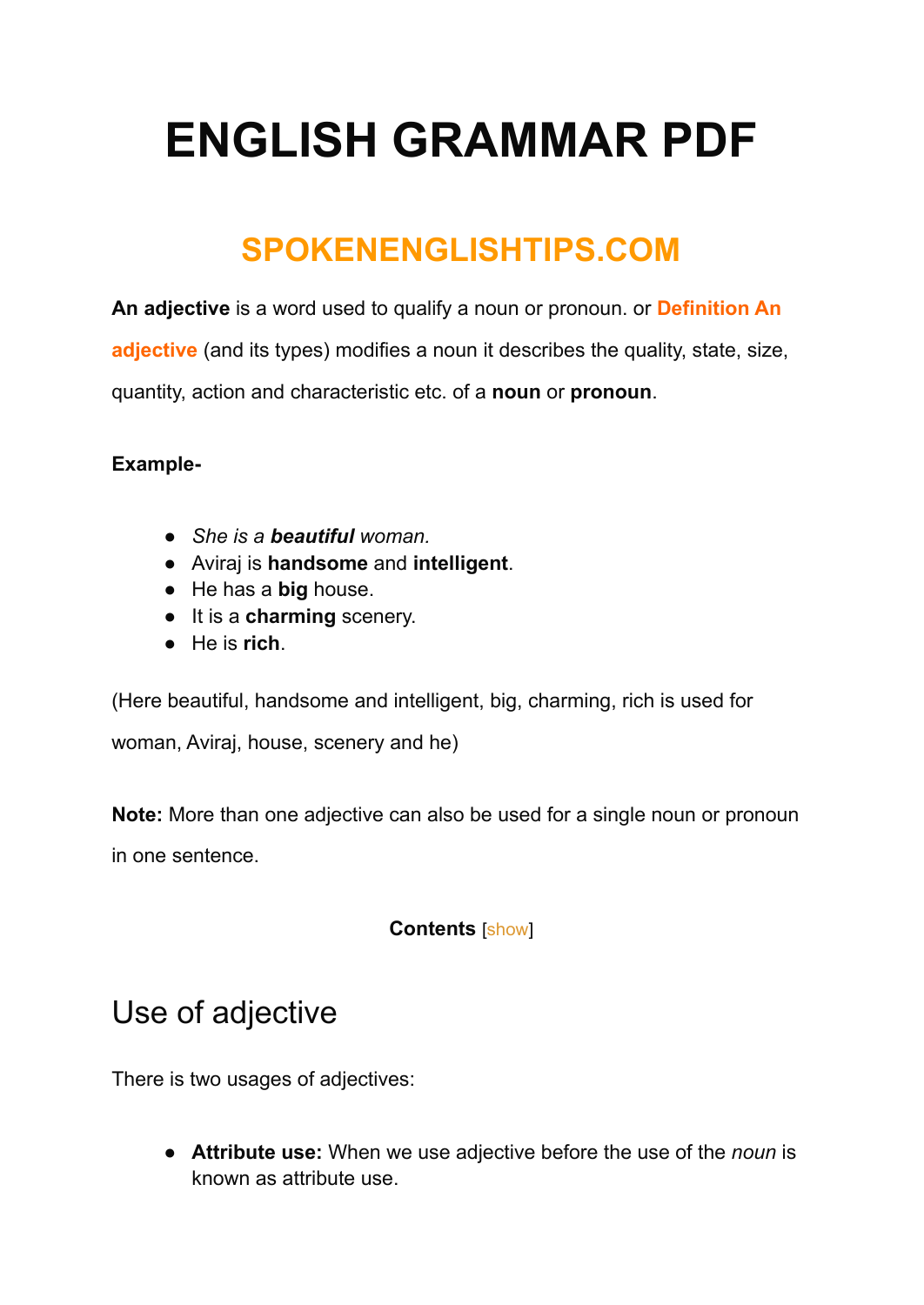**Ex**: He has a green pen. , She was an intelligent girl.

● **Predicate use:** When we use adjective after the use of noun which means when it tells about *noun or pronoun* in the predicate part of a sentence is known as predicate use.

**Ex:** She was industrious, Ramesh babu is intelligent.

#### **Some uses of adjectives:**

| <b>Attribute use</b>    | <b>Predicate use</b> |
|-------------------------|----------------------|
| Raju is an honest boy   | Raju is honest       |
| He was a laborious man. | He was laborious.    |
| America has a big army. | America is big.      |
| This is a red colour.   | This colour is red.  |

### Kinds of adjectives

#### ● **Adjective of quality or qualitative adjective**

Ex- Good, bad, red, black, tall, short, beautiful, ugly, long etc.

- a. Aviraj is a *tall* boy
- b. He is a *foolish* boy.
- c. She is a *beautiful* girl.
- d. I write with an *old* pen.
- **Adjective of quantity or quantitative adjective**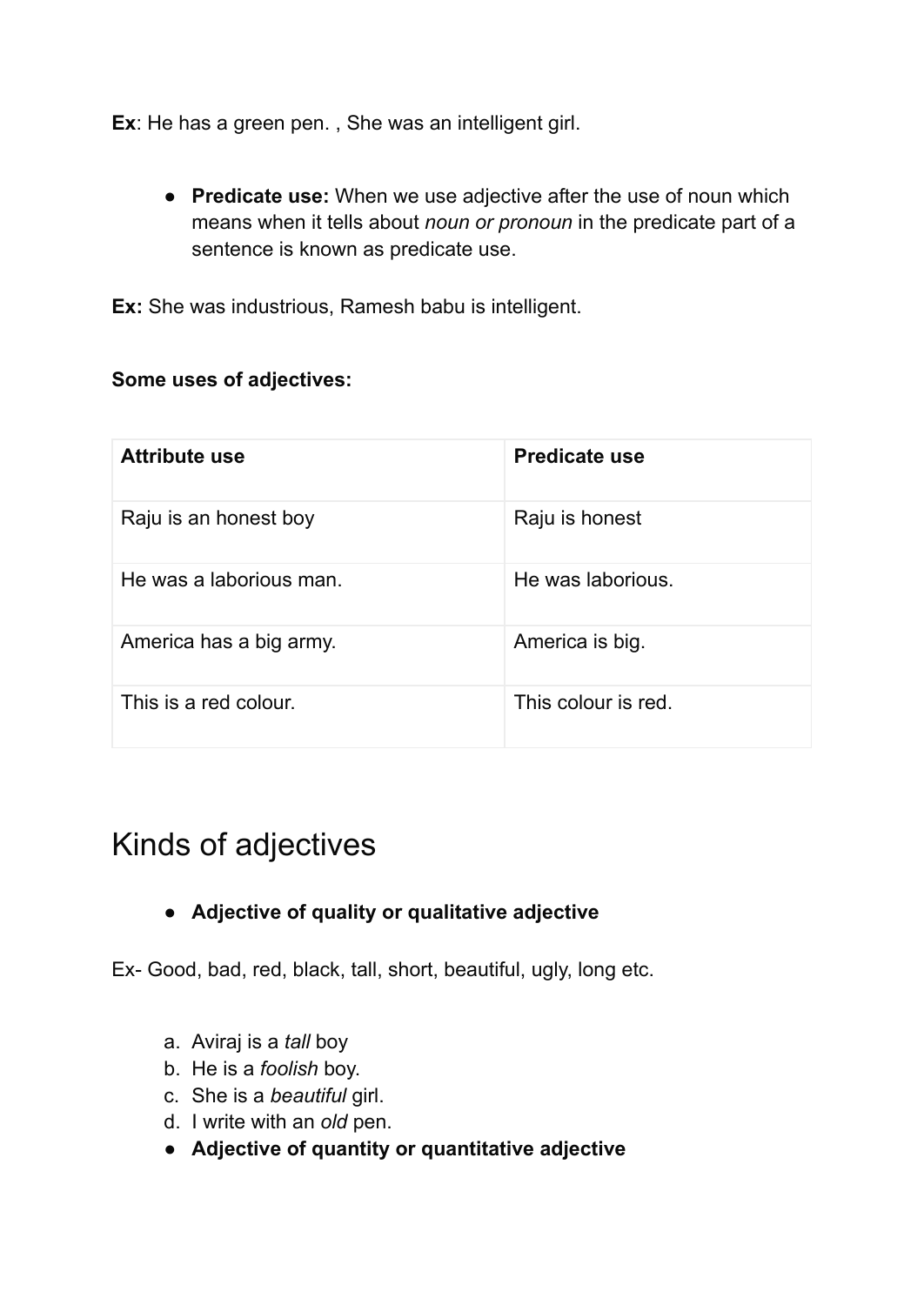Ex- Some, any, no, little, much, all, whole, enough, sufficient, none, most etc.

- a. Aviraj has *much* money
- b. He has *lost* his wealth.
- c. She has a *lot* of coffee.
- d. There is a *little* water in a glass
- **Adjective of number or numeral adjectives**

Ex-One, two, three….etc., Next, last, first, second, third…etc., many, few,

various, some, all, sufficient, no, none, most, whole, enough, several etc.

- a. I have three rooms
- b. The two sisters have left for London
- c. There are forty students in the class
- **Definite adjective of number**

Ex- one, two, first, second…..etc

- a. I have two brothers
- b. P. Jawaharlal Nehru is the first prime minister of India

#### **(i). Cardinal adjective**

**(**One, two, three, four, five, six, etc.**)**

- He has four pens
- She has two toys
- Have you, two sisters
- Aviraj babu has only one doubt

#### **(ii). Ordinal objectives**

**(**Next, last, first, second, third, fourth, fifth…etc**)**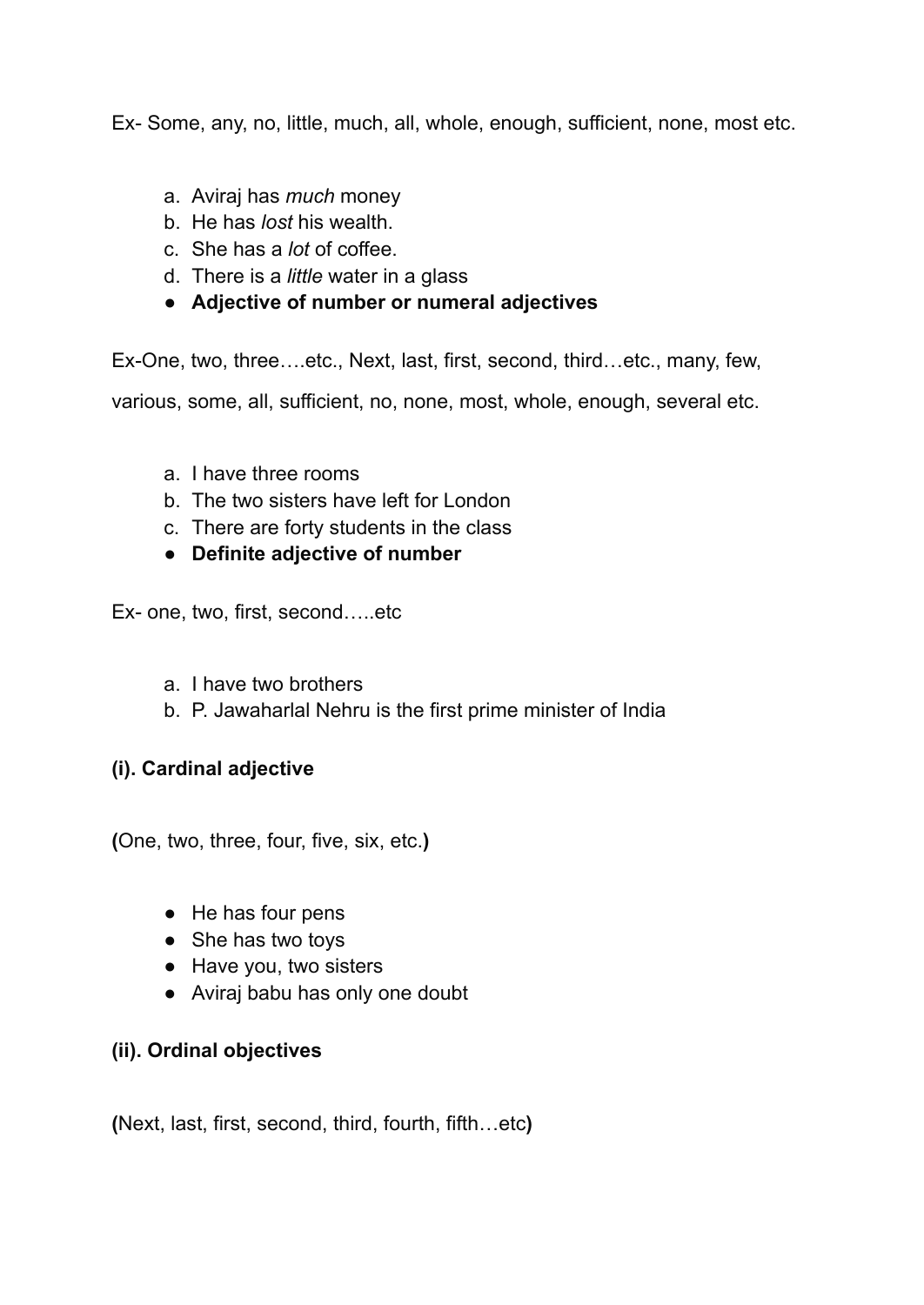- The first chapter of this book is Statics.
- Who will be the next chief minister of U.P?
- **Indefinite adjectives of number**

**(**Some, many, few, most**)**

- a. Some books are duplicate
- b. Many students are laborious
- c. I have a few pens
- d. Most boys are single
- **Proper adjective**

Ex- Indian, American, Chinese, Japanese, Russian, etc.

| <b>Proper Nouns</b> | <b>Proper Adjectives</b> |
|---------------------|--------------------------|
| China               | Chinese                  |
| Africa              | African                  |
| Asia                | Asian                    |
| <b>Russia</b>       | <b>Russian</b>           |

#### ● **Possessive Adjective**

Ex- My, our, your, his, her, its, their etc.

- a. That is my car
- b. This is my pen
- c. These are his books
- d. These are our chairs
- **Distributive Adjective**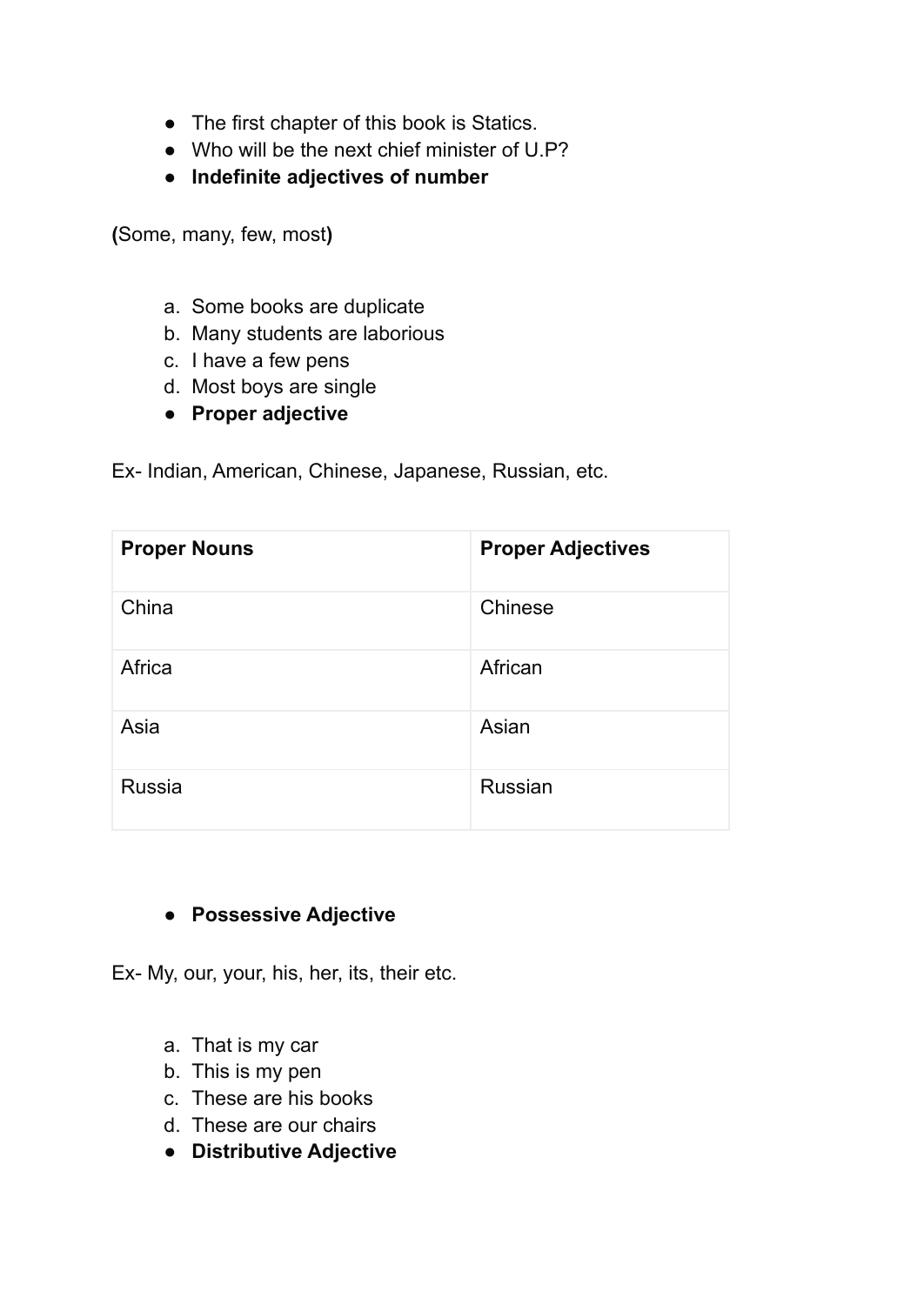Ex- Each, every, either, neither

- a. Each girl has a book
- b. Every man is emotional
- c. Either book is yours
- d. Neither boy is handsome
- **Demonstrative Adjective**

Ex- This, that, those, these, such, the some, some, any, a certain, certain, any other, other, another.

- a. This book is red.
- b. That pen is red
- c. This boy is honest
- d. Those books are good
- **Interrogative Adjective**

Ex- What, which, whose.

- a. Which pen is yours?
- b. Whose pen is yours?
- c. What book do you want to read?
- d. Whose pen is this?
- **Emphasizing Adjective or emphatic adjective**

Ex- Own, very.

- a. He saw his beloved on the road with his own eyes
- b. She killed her husband before his very eyes.
- **Exclamatory adjective**
- Ex- What!
	- a. What an ugly woman!
	- b. What a big fool!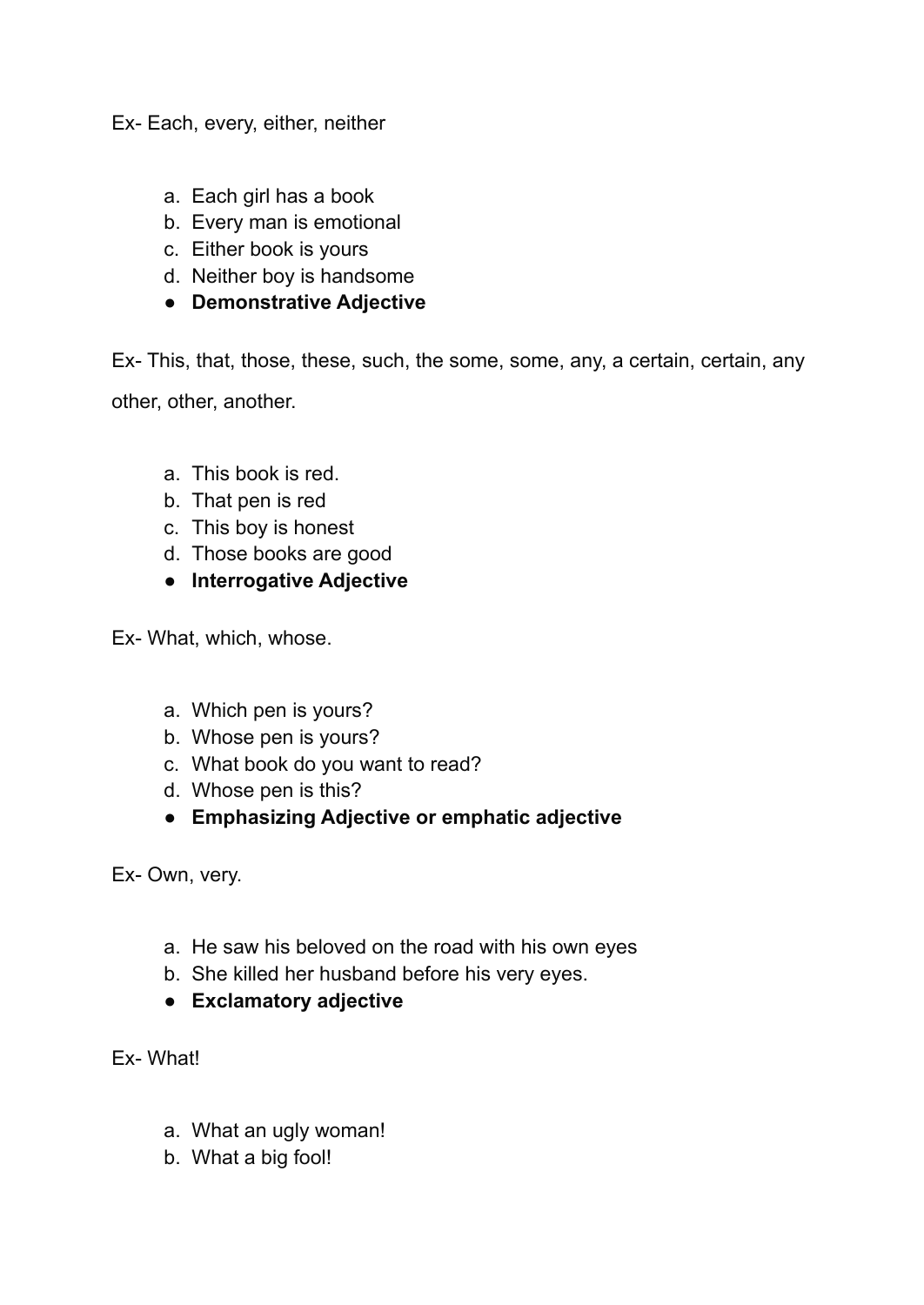#### **Some adjectives words of Noun:**

| <b>Nouns</b>   | <b>Adjectives</b> |
|----------------|-------------------|
| Crime          | Criminal          |
| <b>Series</b>  | Serial            |
| Critic         | Critical          |
| Voice          | Vocal             |
| <b>Senses</b>  | Sensible          |
| Anxiety        | <b>Anxious</b>    |
| Accident       | Accidental        |
| Economy        | Economic          |
| <b>Benefit</b> | <b>Beneficial</b> |
| <b>Bother</b>  | <b>Bothersome</b> |
| <b>Boy</b>     | <b>Boyish</b>     |
| centre         | central           |
| Cheer          | Cheerful          |
| Corruption     | Corruptible       |
| Decision       | Decisive          |